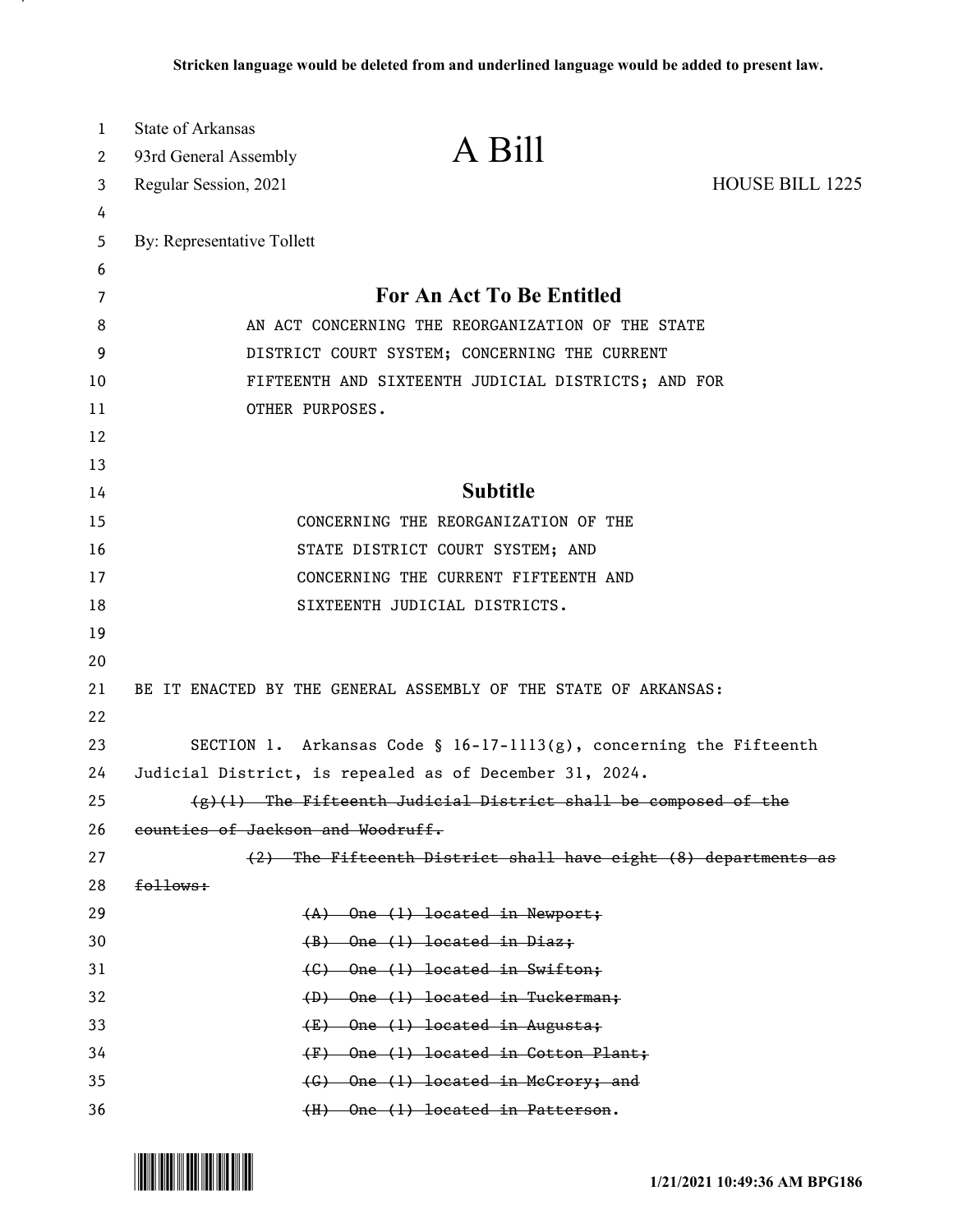(3) The Fifteenth Judicial District shall be served by one (1) state district court judge. (4) The Fifteenth Judicial District judge shall be elected districtwide. (5) The Fifteenth Judicial District court shall have districtwide jurisdiction. SECTION 2. Arkansas Code § 16-17-1115 is amended to read as follows: 16-17-1115. Reorganization of local district courts to state district courts as of January 1, 2025. (a)(1) Beginning January 1, 2025, the following cities and counties, currently being served by a local district court under § 16-17-901 et seq. shall be reorganized as a state district court district and served by state district court judges as assigned. (2) The new state district court judgeship created by this section shall become effective January 1, 2025, and shall be placed on the ballot to be elected in the 2024 nonpartisan judicial election from the newly constructed state district court district. (3) The cities and counties that were previously served by local district courts and will be served by state district courts shall comply with the cost-sharing requirements established in § 16-17-1106, effective January 1, 2025. (b)(1) The Thirteenth Judicial District is composed of the counties of Stone and Cleburne. (2) The Thirteenth Judicial District has five (5) departments as follows: (A) One (1) located in Heber Springs; (B) One (1) located in Greers Ferry; (C) One (1) located in Concord; (D) One (1) located in Quitman; and (E) One (1) located in Mountain View. (3) The Thirteenth Judicial District is served by one (1) state district court judge. (4) The Thirteenth Judicial District judge is elected districtwide. (5) The Thirteenth Judicial District court has districtwide

1/21/2021 10:49:36 AM BPG186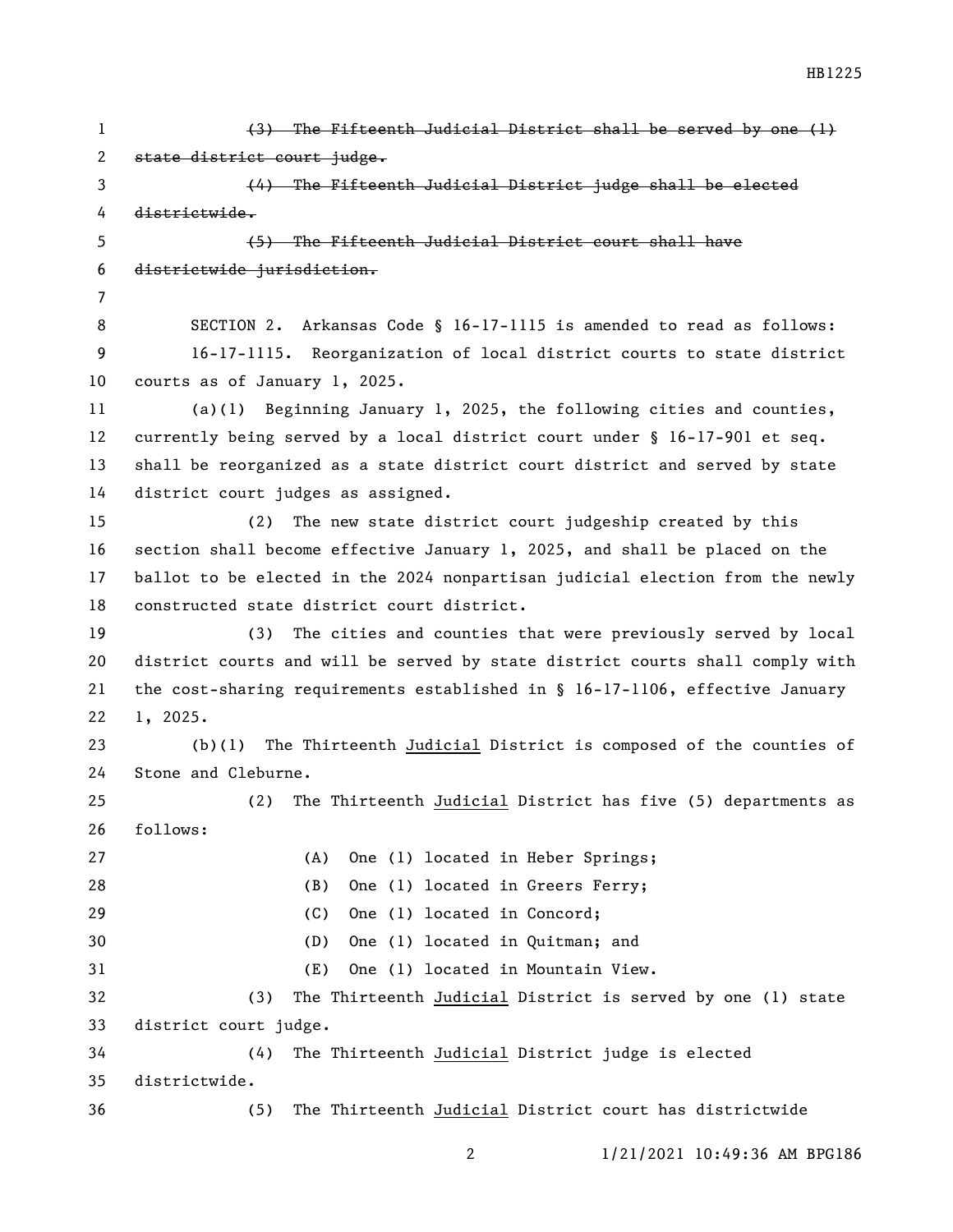| $\mathbf{1}$ | jurisdiction.                                                                                         |  |  |  |
|--------------|-------------------------------------------------------------------------------------------------------|--|--|--|
| 2            | The Fifteenth Judicial District shall be composed of Jackson<br>(c)(1)                                |  |  |  |
| 3            | County.                                                                                               |  |  |  |
| 4            | The Fifteenth Judicial District shall have four (4)<br>(2)                                            |  |  |  |
| 5            | departments as follows:                                                                               |  |  |  |
| 6            | One (1) located in Newport;<br>(A)                                                                    |  |  |  |
| 7            | (B)<br>One (1) located in Diaz;                                                                       |  |  |  |
| 8            | (C)<br>One (1) located in Swifton; and                                                                |  |  |  |
| 9            | One (1) located in Tuckerman.<br>(D)                                                                  |  |  |  |
| 10           | The Fifteenth Judicial District shall be served by one (1)<br>(3)                                     |  |  |  |
| 11           | state district court judge.                                                                           |  |  |  |
| 12           | The Fifteenth Judicial District judge shall be elected<br>(4)                                         |  |  |  |
| 13           | districtwide.                                                                                         |  |  |  |
| 14           | The Fifteenth Judicial District court shall have<br>(5)                                               |  |  |  |
| 15           | districtwide jurisdiction.                                                                            |  |  |  |
| 16           | $\left(\frac{e}{t}\right)\left(1\right)$ (1) The Sixteenth Judicial District shall be composed of the |  |  |  |
| 17           | counties of Monroe and Arkansas County.                                                               |  |  |  |
| 18           | The Sixteenth Judicial District shall have seven (7) four<br>(2)                                      |  |  |  |
| 19           | (4) departments as follows:                                                                           |  |  |  |
| 20           | One (1) located in Stuttgart;<br>(A)                                                                  |  |  |  |
| 21           | One (1) located in De Witt;<br>(B)                                                                    |  |  |  |
| 22           | (C)<br>One (1) located in Gillett; and                                                                |  |  |  |
| 23           | (D)<br>One (1) located in St. Charles+                                                                |  |  |  |
| 24           | (E) One (1) located in Brinkley;                                                                      |  |  |  |
| 25           | (F) One (1) located in Clarendon; and                                                                 |  |  |  |
| 26           | (G) One (1) located in Holly Grove.                                                                   |  |  |  |
| 27           | The Sixteenth Judicial District shall be served by one (1)<br>(3)                                     |  |  |  |
| 28           | state district court judge.                                                                           |  |  |  |
| 29           | The Sixteenth Judicial District judge shall be elected<br>(4)                                         |  |  |  |
| 30           | districtwide.                                                                                         |  |  |  |
| 31           | (5)<br>The Sixteenth Judicial District court shall have                                               |  |  |  |
| 32           | districtwide jurisdiction.                                                                            |  |  |  |
| 33           | (e)(1) The Forty-Second Judicial District is composed of the counties                                 |  |  |  |
| 34           | of Monroe and Woodruff.                                                                               |  |  |  |
| 35           | The Forty-Second Judicial District shall have seven (7)<br>(2)                                        |  |  |  |
| 36           | departments as follows:                                                                               |  |  |  |